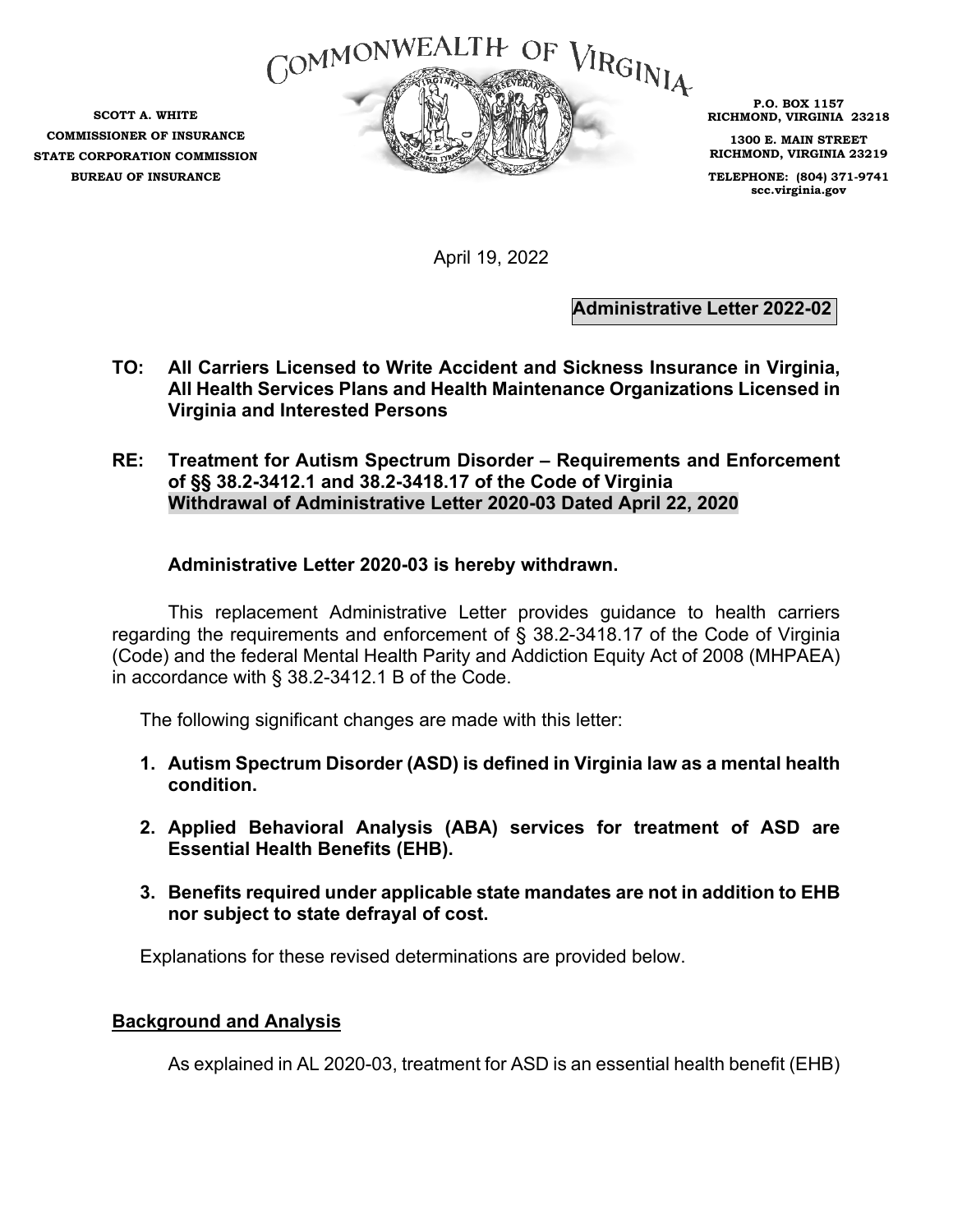Administrative Letter 2022-02 April 19, 2022 Page 2 of 3

set forth in Virginia's EHB benchmark plan (benchmark plan).<sup>1</sup> At the time benchmark plan was chosen however, the policy was silent pertaining to coverage of ABA services specifically. The Bureau researched the coverage details of the policy and learned that the issuing carrier excluded ABA services for treatment of ASD. Therefore, the Bureau identified ABA as an excluded service on the Bureau's EHB forms review checklist.

In addition, AL 2020-03 reflected the Bureau's understanding that § 38.2-3418.17 of the Code did not clearly define ASD; as such, the Bureau advised that plans could choose to define ASD as either a mental health or medical/surgical condition.

Recent guidance from CMS, combined with the Bureau's enhanced understanding of MHPAEA, have caused the Bureau to reconsider the above-stated positions. In late 2021, CMS informed the Bureau that the reference to the Diagnostic and Statistical Manual of Mental Disorders (DSM) in § 38.2-3418.17 of the Code firmly defines ASD as a mental health condition under Virginia law.<sup>2</sup> Further, because MHPAEA requires coverage of mainstream, first-line treatments for mental health conditions in parity with medical/surgical conditions, ABA services – as a mainstream, first-line treatment for ASD – cannot be excluded for any individual or group health insurance coverage without violating MHPAEA.<sup>3</sup> Finally, in order for QHPs to satisfy the requirement to provide EHB, mental health and substance use disorder services, including behavioral health treatment services, must be provided in a manner that complies with MHPAEA; in other words, compliance with MHPAEA is an EHB in and of itself.4

Given the above, in accordance with MHPAEA and Virginia law, carriers must (1) define ASD as a mental health condition exclusively, and (2) cover ABA services as EHB. Carriers are reminded that in no case may individual or group health insurance coverage that uses the benchmark plan impose the annual dollar limits identified in § 38.2-3418.17 K of the Code on ABA services. In addition, other treatment for ASD, including medically necessary behavioral health treatment, pharmacy care, psychiatric care, psychological care, and therapeutic care, remains required under the benchmark plan.

Finally, the Bureau notes that compliance with the requirements of § 38.2-3418.17 of the Code is not subject to state defrayal pursuant to 45 CFR 155.170. Section 38.2- 3418.17 L of the Code saves the state from defrayal costs by providing that where the application of the section exceeds the requirements of EHB, those provisions will not apply to QHPs. Via this letter, however, the Bureau advises that it considers all requirements of § 38.2-3418.17 of the Code applicable to QHPs pursuant to MHPAEA, § 38.2-3412.1 of the Code, and the benchmark plan.

<sup>&</sup>lt;sup>1</sup> The benchmark plan chosen for Virginia was subject to the coverage requirements of §§ 38.2-3412.1 and 38.2-3412.1:01 of the Code. Section 38.2-3412.1:01 of the Code, since repealed, required group policies to cover biologically-based mental illness, which included ASD. Section 38.2-3412.1 of the Code required individual policies to cover treatment for mental illness described in § 38.2-3412.1:01 of the Code.

<sup>&</sup>lt;sup>2</sup> Previous guidance from CMS indicated that the reference to the DSM did not conclusively define ASD as a mental health condition.

<sup>3</sup> The only exception being grandfathered small group health insurance coverage, which is not subject to MHPAEA requirements.

 $4\overline{4}$ 5 CFR 156.115(a)